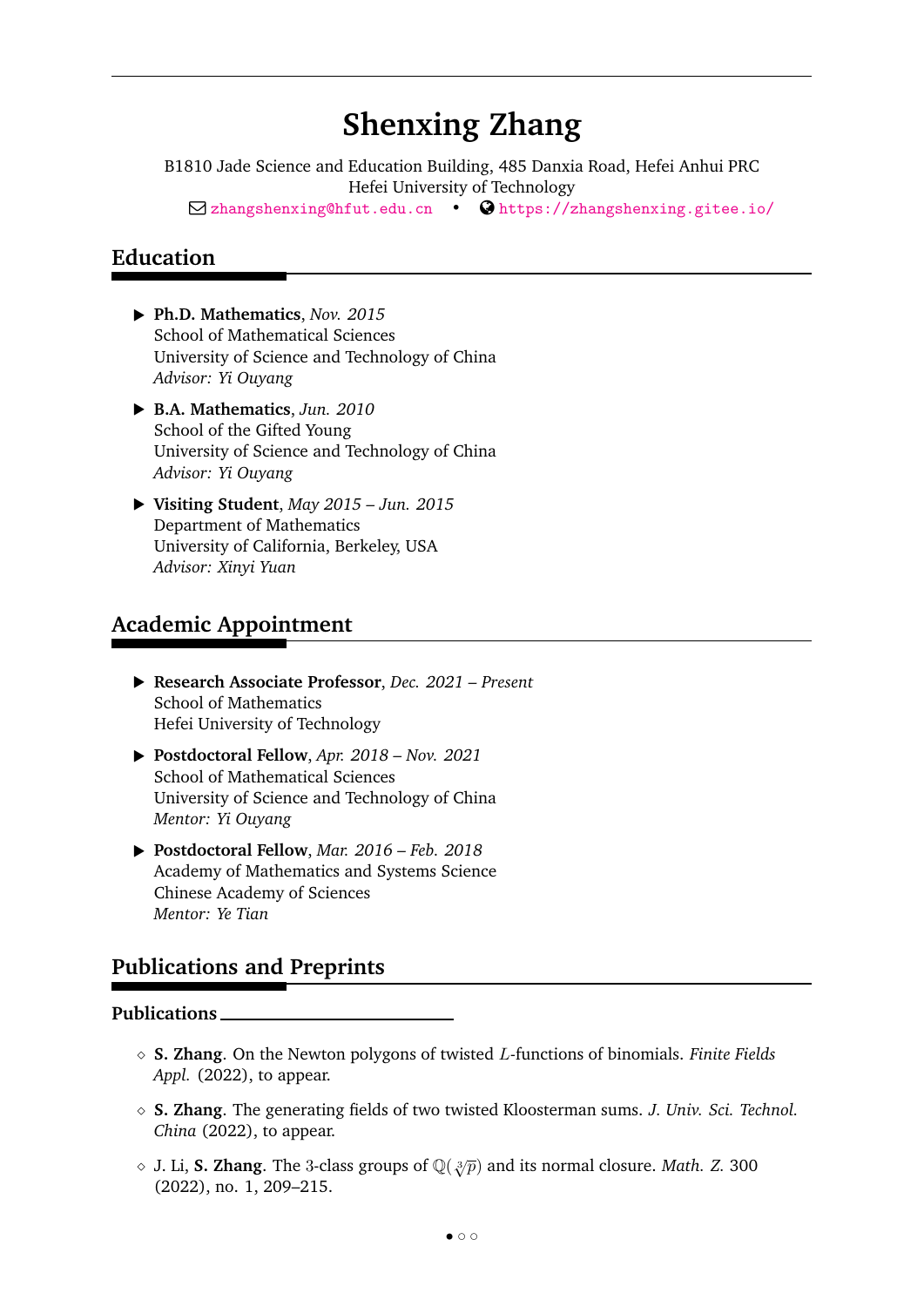- ˛ J. Li, Y. Ouyang, Y. Xu, **S. Zhang**. *ℓ*-Class groups of fields in Kummer towers. *Publ. Mat.* 66(2022), no. 1, 235–267.
- ˛ Y. Ouyang, **S. Zhang**. Birch's lemma over global function fields. *Proc. Amer. Math. Soc.* 145 (2017), no. 2, 577–584.
- $\diamond$  Y. Ouyang, **S. Zhang**. Newton polygons of *L*-functions of polynomials  $x^d + ax^{d-1}$  with  $p \equiv -1 \mod d$ . *Finite Fields Appl.* 37 (2016), 285–294.
- ˛ Y. Ouyang, **S. Zhang**. On second 2-descent and non-congruent numbers. *Acta Arith.* 170 (2015), no. 4, 343–360.
- ˛ Y. Ouyang, **S. Zhang**. On non-congruent numbers with 1 modulo 4 prime factors. *Sci. China Math.* 57 (2014), no. 3, 649–658.

#### **Preprints**

- $\circ$  **S. Zhang**. On non-congruent numbers with odd prime factors congruent to  $\pm 1$  modulo 8. (2021), preprint.
- $\Diamond$  **S. Zhang**. On linearity of the periods of subtraction games. (2021), submitted.
- ˛ **S. Zhang**. The distinctness and generating fields of twisted Kloosterman sums. (2021), submitted.
- ˛ **S. Zhang**. The virtual period of the degree sequences of the exponential sums. *Arxiv:* 2010.08342, preprint.

### **Grants & Awards**

#### **Grants**

- $\lozenge$  NSFC (12001510)
- ˛ China Postdoctoral Science Foundation (2017M611027)
- $\diamond$  Fundamental Research Funds for the Central Universities (WK0010000061), Co-PI
- ˛ NSFC (11601255, 11571328, 11201445, 11171317), Co-PI

#### **Awards**

- ˛ National Scholarship for Graduate Students, 2013
- $\diamond$  National Scholarship for Undergraduate Students, 2009
- ˛ Anhui Excellent Young Student, 2006

### **Teaching Experience**

#### **Teaching**

- § **Hefei University of Technology**
- ' 034Y01 Mathematics (II), *Spring 2022*